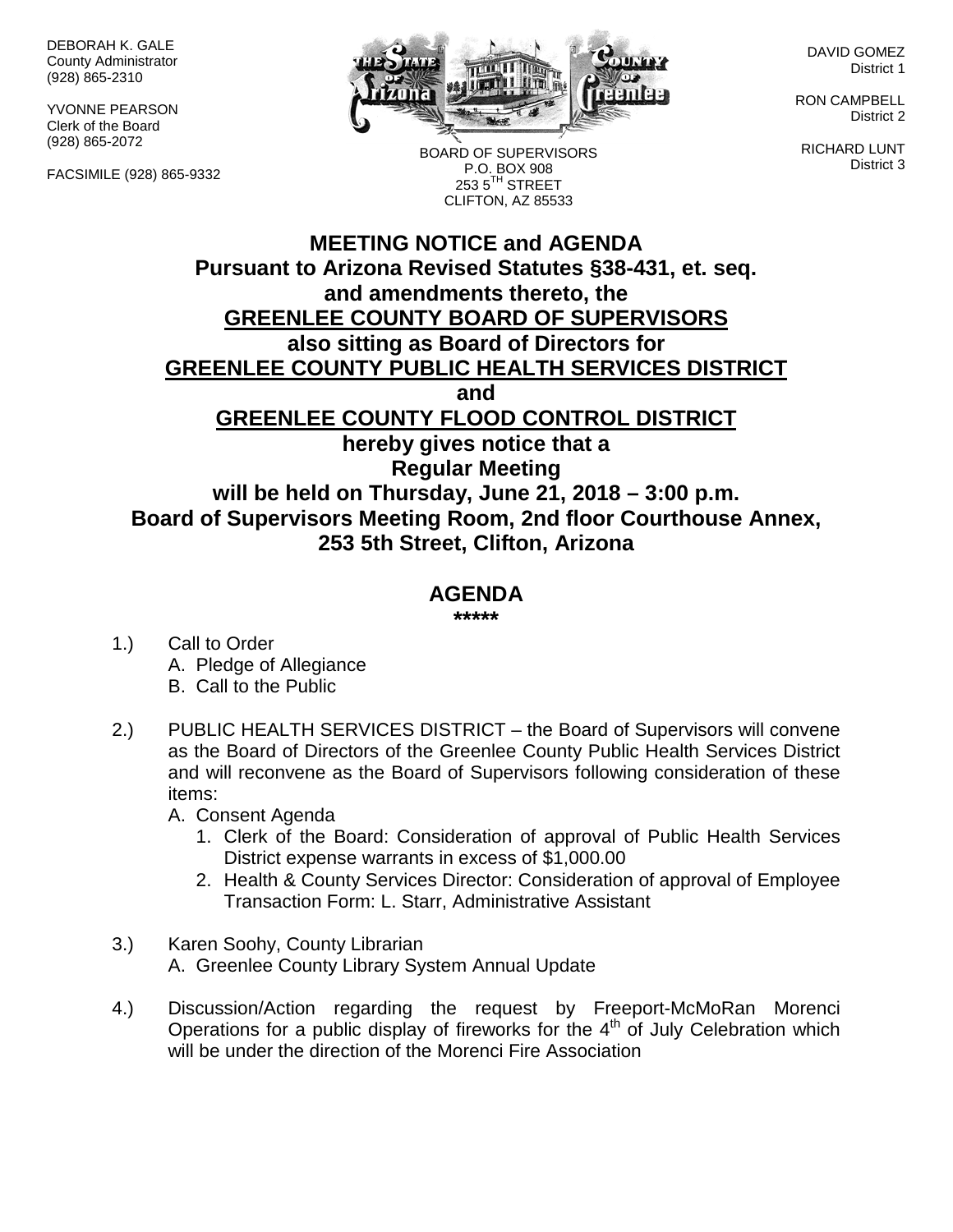- 5.) Discussion/Action regarding the Liquor License Application for Extension of Premises/Patio Permit by Lawrence F. Innes Jr. doing business as Blue Wilderness Properties, Hannagan Meadow for a permanent change of area of service of liquor.
- 6.) Discussion/Action regarding the appointment of the 2018 National Association of Counties voting delegate and alternate (Voting Credentials)
- 7.) Yvonne Pearson, Elections Director
	- A. Discussion/Action regarding the cancellation of Precinct Committeemen Elections pursuant to Arizona Revised Statutes §16-410 and §16-822(B)
	- B. Discussion/Action regarding the appointment of Democratic Precinct Committeemen pursuant to Arizona Revised Statutes §16-410 and §16- 822(B): Precinct #3-Clifton 1 – Susan Breen, Marilyn Dooley, Walter Mares, Barbara W. Reyes; Precinct #4-Clifton 2 – David Hiatt, Shirley Randall, Richard Ward; Precinct #5-Morenci – David Jacobson, Bonnie Puchi; Precinct #7-York/Sheldon – Susan Snyder
	- C. Discussion/Action regarding the appointment of Republican Precinct Committeemen pursuant to Arizona Revised Statutes §16-410 and §16- 822(B): Precinct #4-Clifton 2 – Becky Nutt, Charles Hobbs, Melanie Hobbs; Precinct #5-Morenci – Elizabeth Speck, Barry Speck; Precinct #7- York/Sheldon – Richard Kaler; Precinct #8-Duncan – Robert Thomas, Cindy Thomas
- 8.) Kay Gale, County Administrator
	- A. Payment in Lieu of Taxes (PILT) Lawsuit
	- B. Discussion/Action Fiscal Year 2018 Budget Adjustment
	- C. Discussion/Action regarding comments on the East Eagle/Mud Springs Fuels project Environmental Assessment
	- D. County and state budget and legislative issues
	- E. Calendar of Events
- 9.) Consent Agenda
	- A. Consideration of approval of minutes to previous meetings: 05/15/2018; 06/04/2018
	- B. Consideration of approval of expense warrants in excess of \$1,000.00 Voucher 1089; 1090
	- C. Consideration of approval of General Fund loans in the amount of \$4,174.97 to be reimbursed upon receipt of funds – Fund 195 - \$222.44; Fund 219 - \$3,952.53
	- D. County Recorder: Consideration of appointment of Kathy Valenzuela as Chief Deputy County Recorder